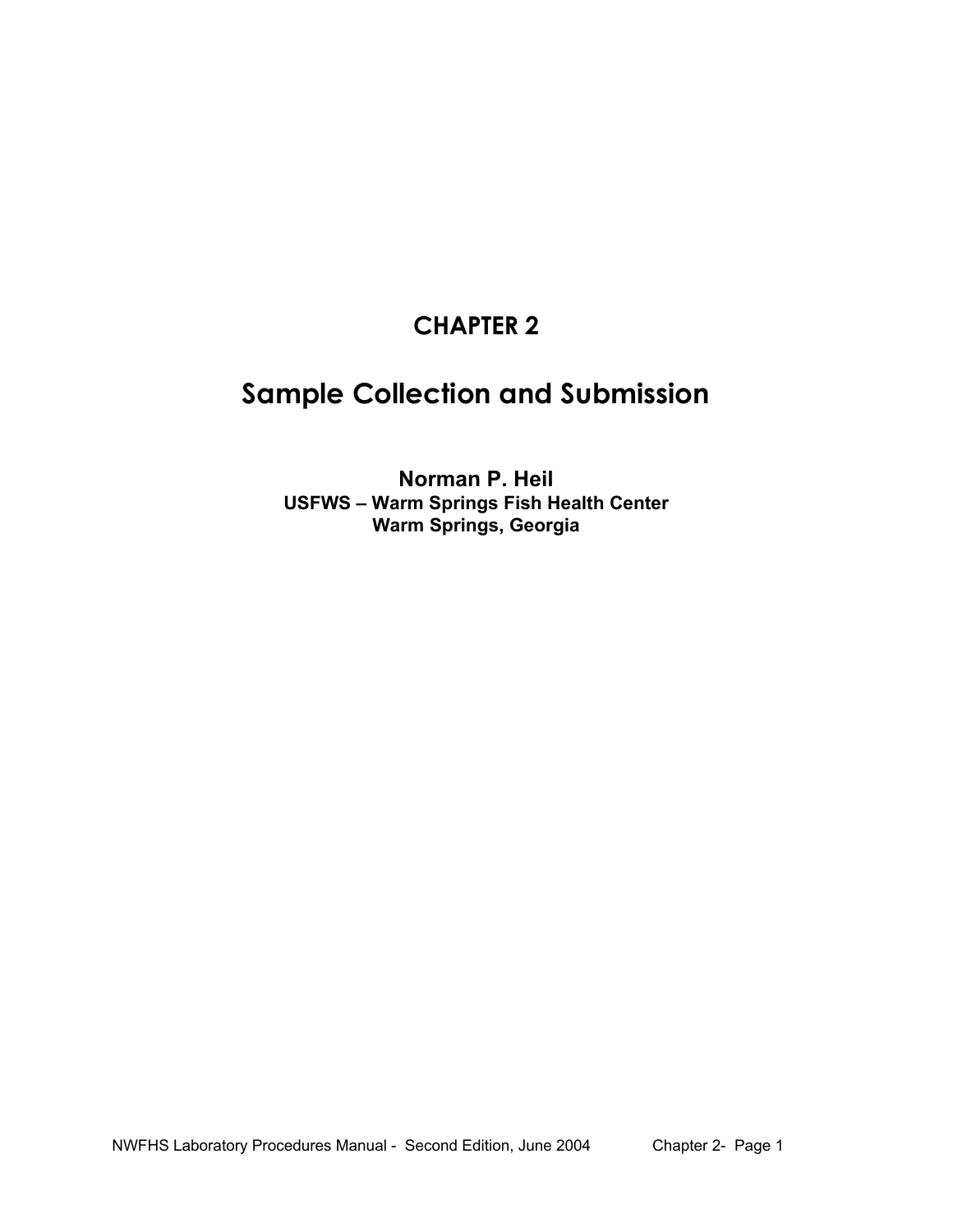## **I. Introduction**

The purpose of this section is to provide guidance to laboratory staff and user groups regarding the proper sample collection and submission procedures. This is an absolute necessity to assure that samples received by the Centers are acceptable specimens for definitive pathogen identification. Each sample submission must include a NWFHS Submission Form (Appendix B). Specimens will be stored, maintained and processed in accordance with protocols described in subsequent chapters of this Manual. Sampling procedures not found in this Manual will follow diagnostic procedures outlined in the AFS-FHS Bluebook titled *Suggested Procedures for the Detection and Identification of Certain Finfish and Shellfish Pathogens*, 2004, 6th edition. American Fisheries Society, Fish Health Section.

Additional, detailed information regarding sample collection and processing can be found for specific assays in the following chapters:

|             | Chapter 3 - Sample Receipt and Laboratory Tracking                                                    |
|-------------|-------------------------------------------------------------------------------------------------------|
|             | Chapter 4 - Standard Necropsy Procedures for Finfish                                                  |
|             | Chapter 5 - Bacteriology (Aeromonas salmonicida, Yersinia ruckeri,<br>Edwardsiella ictaluri)          |
|             | Chapter 6 - ELISA for Detection of <i>Renibacterium salmoninarum</i> Antigen in<br><b>Fish Tissue</b> |
|             | Chapter 7 - Corroboration Testing of Renibacterium salmoninarum by PCR                                |
|             | Chapter 8 - Parasitology (Myxobolus cerebralis, Bothriocephalus acheilognathi,                        |
|             | Ceratomyxa shasta)                                                                                    |
|             | Chapter 9 - Corroboration Testing for Parasites by PCR                                                |
|             | Chapter 10- Tissue Culture of Fish Cell Lines                                                         |
|             | Chapter 11- Virology                                                                                  |
|             | Chapter 12- Corroborative Testing of Viral Isolates                                                   |
| Chapter 13- | Histology of Finfish                                                                                  |
| Chapter 14- | Non-Lethal Methodology for Detection of Fish Pathogens                                                |
| Chapter 15- | Procedure for Revision to the National Wild Fish Health Survey                                        |
|             | <b>Laboratory Procedures Manual</b>                                                                   |

## **II. Considerations for Sampling Fish Populations**

Disease Recognition and Action – The majority of sampling conducted under the Survey will occur when no external signs of disease exist in wild fish populations. However, the Survey may also be helpful in determining the cause of fish kills or monitoring wild populations when abnormal behavior patterns, external abnormalities, or high mortality are reported for natural fish populations. In these cases, an immediate response is needed to determine the cause of mortality and determine if infectious agents are present or if adverse environmental conditions exist (low dissolved oxygen, elevated temperatures, toxic algal bloom, water contaminants, etc.). The following offers guidelines for sampling fish under various scenarios:

> In clinical cases of disease ( $\geq 0.5\%$  mortality/day) 10 moribund fish are generally sufficient to detect fish pathogens and make a disease diagnosis.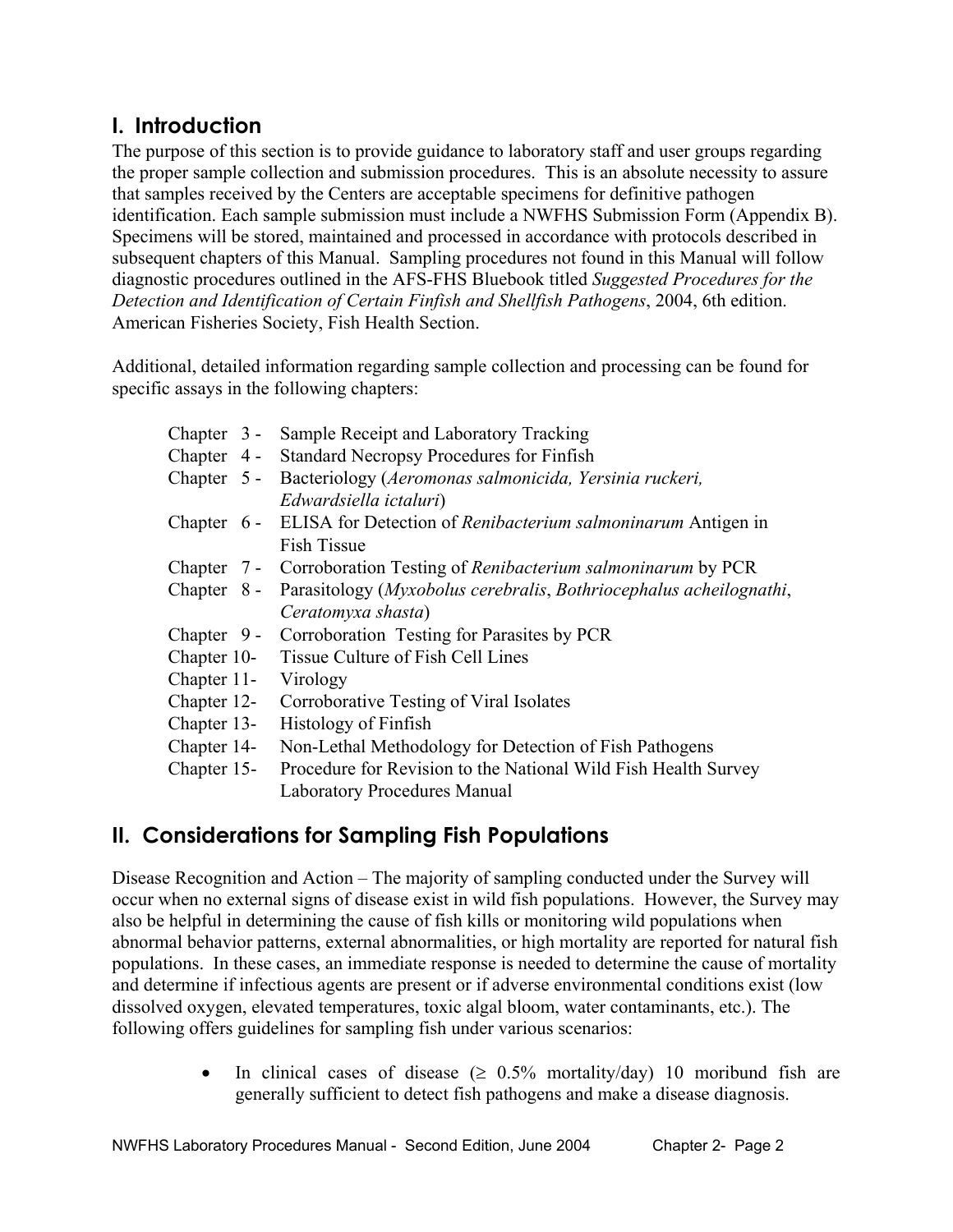- In survey or monitoring situations where no excessive mortality or clinical disease is apparent, a larger sample size of 60 animals may be necessary to detect infection rates below 5%. However, depending upon individual circumstances, sample sizes may vary between 10 and 60 fish. Samples should be examined from several stretches of a stream or body of water to ensure representation of the entire population. It is also extremely important that sampling techniques are optimal and laboratory assays as sensitive as possible to allow detection of fish pathogens, especially when sample numbers are small  $(**60**$  fish).
- Donor populations in some cases, natural populations will be used as donor broodstock to provide gametes to a hatchery program involved with a captive broodstock program or restoration activities. When a disease history for natural population is needed, a minimum of 60 samples from spawning adults is required to detect pathogens at a 5% prevalence and a confidence interval of 95%. Samples of choice are from spawning or post spawning individual female fish consisting of ovarian fluid and kidney/spleen tissue.

The priority for acceptable samples submitted for Wild Fish Survey testing is as follows:

- Live specimens or samples taken on site
- Iced specimens or tissues
- Preserved specimens or tissues

### **III. Sample Collection**

Prior to collecting samples, the Center will contact sampling personnel with instructions on the appropriate types of samples and numbers of fish needed. Partners collecting specimens need to provide at least one-week advance notice of sample collection. If advance notice is not given, lab personnel may not be available to receive and process the submission after it is collected and shipped. Samples that are not in an acceptable condition (either substandard or improperly packaged) upon arrival cannot be processed due to the poor sample quality and unreliability of pathogen testing.

The following instructions are general guidelines. User groups and or individual collectors should be properly trained in the use of these sampling procedures by a fish health specialist, pathologist, or technician prior to sampling fish. Different procedures are followed in bacteriology, virology, parasitology, ELISA, PCR, and histological analyses.

Further details regarding the procedures below are addressed in the appropriate chapters of this Manual.

Live fish are preferred, and should be sampled immediately upon removal from the water.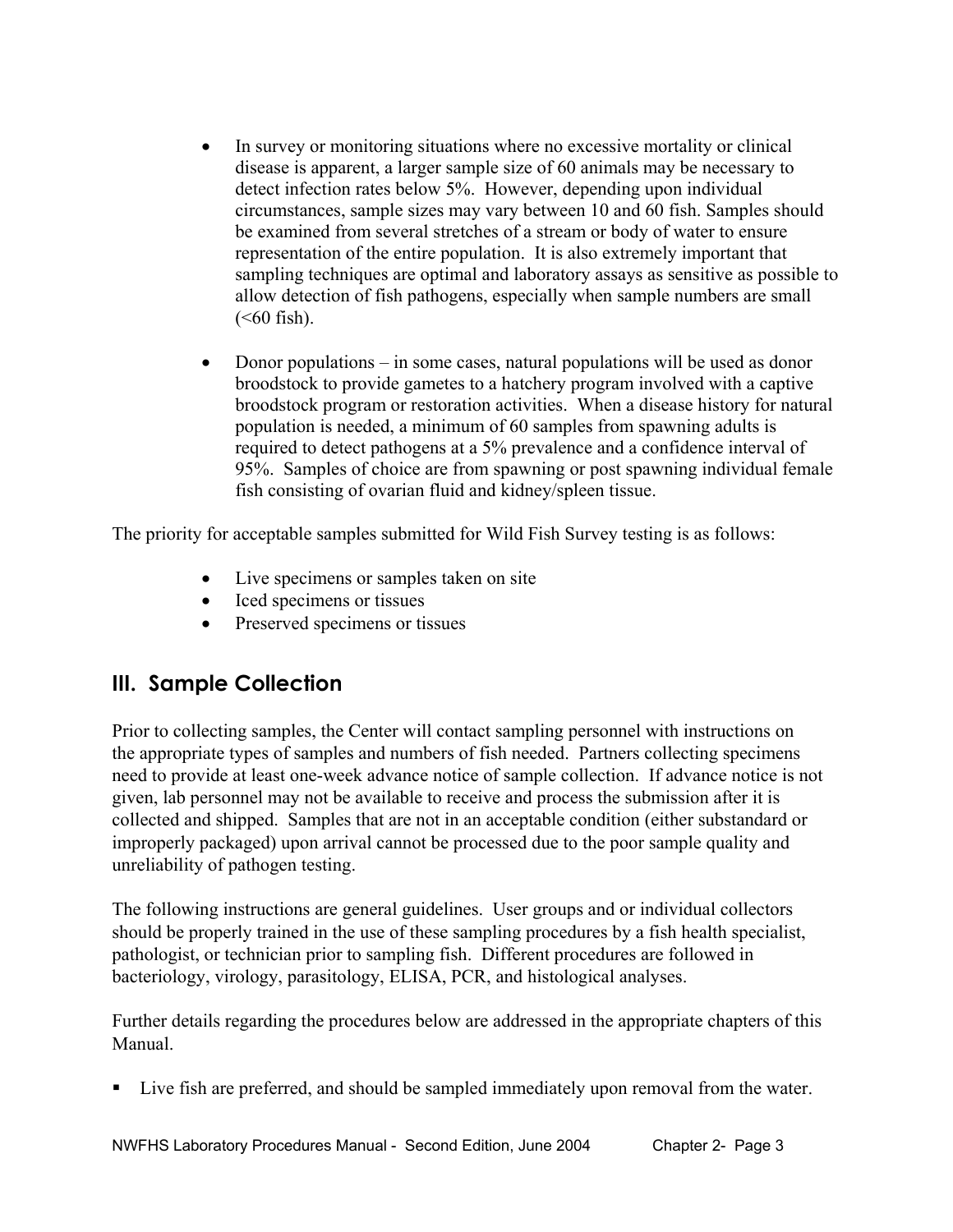If this is not possible, fish should be held on ice and processed within 1-2 hours after collection. Whole fish can be packaged live, or freshly killed (iced) for shipment to the Centers for processing within 24 hours. When individual tissues are collected, these should be kept cold with ice or artificial icepacks but should not be allowed to freeze (insulated from direct contact with ice).

- Samples for virology should be processed within 48 hours and inoculated into cell culture within 72 hours of sample collection. Upon specimen arrival determine the freshness of the fish. Criteria for this freshness are: smell, appearance of eyes, gills, internal organs and presence of postmortem stiffness (rigor mortis). If shipping is delayed beyond 24 hours, some tissues may not be suitable for processing.
- Euthanize the fish or group of fish. Use clean sterile dissecting instruments. Clean dissecting tools with soap and water and disinfect with alcohol between the sampling of each individual fish (species) or species group. The use of disposable tools is recommended for ELISA samples, as Rs antigen is difficult to remove by standard disinfection methods. Disinfect hands between the sampling of each fish (species) or species group. Before taking tissue samples, wipe clean any mucus or debris from the fish and then disinfect the outer surface of the fish by flooding with 70% alcohol. Proceed with necropsy of fish tissues.

## **IV. Bacteriology**

Bacteriological samples should be taken first to reduce the chance of contamination. If open sores or lesions are present swab these areas and streak the sample onto a BHIA agar slant. Discard swab and re-cap slant. The abdominal cavity is entered by cutting into the abdominal wall at the base of the pectoral fin with a pair of small sterile scissors or scalpel. The cut is continued dorsally to just below the lateral line. Start again at the base of the pectoral fin and continue the incision towards the posterior of the fish along the ventral abdominal wall to the vent. Stay slightly above the intestinal tract when making the incision so that it is not punctured, thereby contaminating the abdominal cavity and target tissues.

Use the butt end of a sterile inoculating loop or forceps to pull back the internal viscera and air bladder to expose the kidney. Stab the posterior kidney with a sterile forceps and collect a large piece of kidney tissue and streak it directly onto a BHIA agar slant or plate. The struck kidney tissue can be used for the virology or ELISA sample as well. Record sample number and date on tube or plate. Sample numbers can be any logical group of letters and numbers in order (RBT-1, RBT-2). Store tubes in a cool place such as cooler or cool room (15-20°C).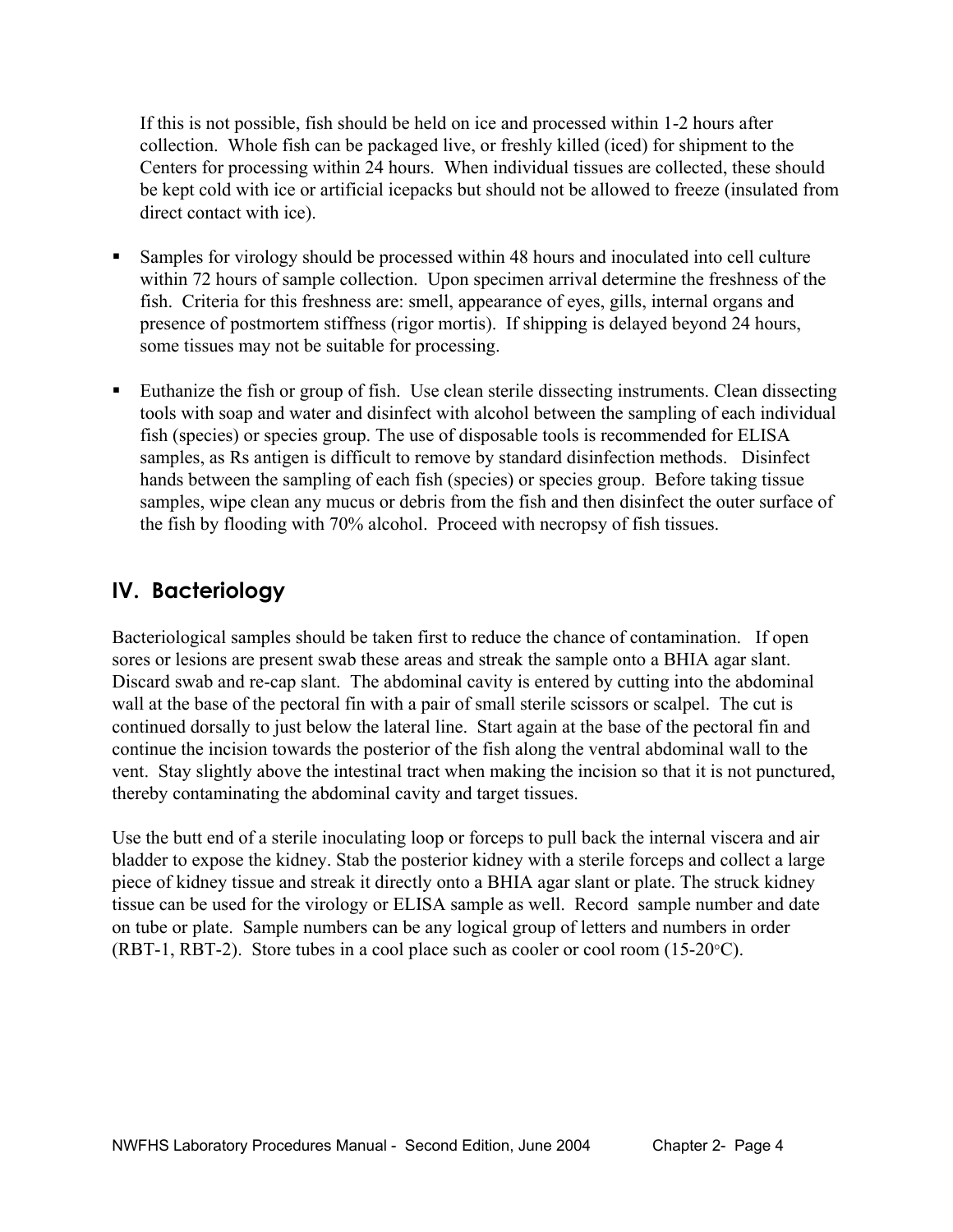## **V. Virology**

Kidney/Spleen: Dissect approximately 0.5 gm piece of kidney and/or spleen and place into a small WHIRL-  $PAK^{TM}$  bag or snap-cap tube with a small amount of HBSS (Hank's Balance Salt Solution) to cover sample. Keep the HBSS cold at all times. Label bag with sample number, K/S and date. Up to 5 fish samples may be pooled in one bag or tube if appropriate. Keep samples on ice while in the field. Samples must be kept cold (5-18°C), but **do not freeze**, during shipment to the Center.

Ovarian Fluid: Sexually mature females only. Remove a small amount of ovarian fluid from the oviduct using a pipettor or express ovarian fluid into a paper cup (approximately 1 mL per fish) Place the fluid in a small snap-cap or transport tube. Up to five (5) fish may be pooled into one sample. Label tube with sample number (OV-1, OV-2, etc.) and date. Keep samples cold  $(4^{\circ}C)$ with pre-packaged ice packs, but **do not freeze** during collection or transport.Sample tubes should be placed within a WHIRL-PAK<sup>TM</sup> or zip- lock bag which is labeled with the stream or lake name, fish species, sample type, etc.

## **VI. ELISA for** *Renibacterium salmoninarum* **(BKD)**

Remove the remaining amount of kidney or sizable portion using **individual,** or **disposable** instruments. Place the kidney tissue into a snap-cap tube or small WHIRL-PAK<sup>TM</sup> bag. Up to fish five can be pooled into one sample if necessary to obtain a minimum tissue weight of 0.08g per sample (0.08g diluted 1:8 during processing will yield 560µL for the ELISA assay). Label with sample number, KD-ELISA and date (similar numbering scheme as with bacteriology slants). Keep samples on ice for transport to the lab. Samples can be frozen at -20°C for delayed processing, however if long-term storage is needed, -70°C is recommended.

## **VII. Parasitology**

*Myxobolus cerebralis* (Whirling Disease):

Salmonid Fishes Only. For small fish remove the entire head and gill arches. For larger fish, take a cranial core sample and/or gill arches. If taking a core sample, see Chapter 9 – Corroborative Testing of Parasites by PCR, for the target tissue site for *Myxobolus cerebralis*. Up to (5) fish may be pooled into one sample. Place samples in a WHIRL-PAK<sup>TM</sup> or zip-lock bag labeled with sample information. Pack samples on ice for transport to the CENTER.

Either during sample collection, or during processing in the laboratory, the head tissue is halved into two separate pieces to allow testing of one half by Pepsin-Trypsin Digest (PTD) and archiving of the second specimen for corroborative testing by PCR or histology. If tissue is halved during collection, label each half to allow correlation between archive and tissue to be used for PTD tissues. Recommend a notation of "PTD" and "ARC", as well as FISH ID

NWFHS Laboratory Procedures Manual - Second Edition, June 2004 Chapter 2- Page 5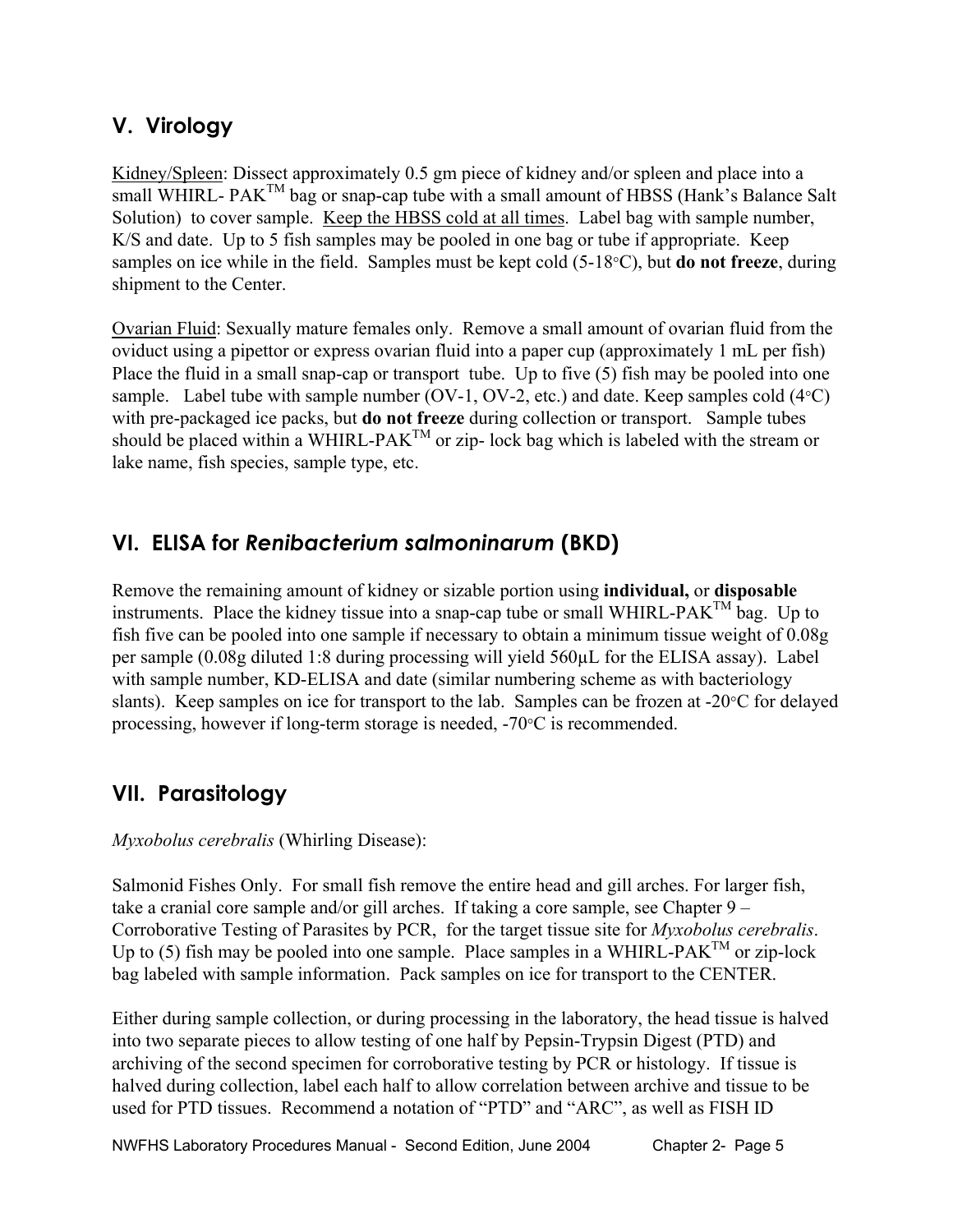NUMBER on each 5-pool sample (e.g., PTD 1-5, PTD 6-10, ARC1-5, ARC 6-10, etc). Tracking the fish identification for each sample pool will facilitate corroborative testing by PCR. In this way, only the PTD positive sample pool will require corroborative testing of the archive sample by PCR, rather than the entire sample set.

*Bothriocephalus acheilognathi* (Asian Tapeworm) and Ceratomyxa *shasta* (salmonid ceratomyxosis):

Remove the GI track of the fish from the esophagus to the anus. Place GI track into WHIRL-PAK<sup>TM</sup> or zip-lock bags. Small fish of the same species can be pooled (5 fish) if applicable. Label samples with appropriate information. Pack samples on ice for transport to the Center.

## **VIII. Histological Samples**

Histological samples should be fixed in Bouin's solution, 10% buffered formalin, Davidson's fixative, or Prefer fixative. Fix live fish after anesthetizing. Fix tissues within **2 minutes** of removal from water and/or time of death. Fish rapidly autolyze (especially gill) and only freshly fixed tissues are worth processing for histological analysis. The volume of fixative must be at least 10 times the volume of tissue. For fish longer than 6 cm, slit the abdomen, detach the intestine at the anus, and pull the internal organ mass out slightly to allow penetration of fixative within the body cavity. For larger fish, send only specified organs in fixative. Cut tissues with a sharp blade or scissors - don't tear as this action creates artifacts.

 **SAFETY NOTE ! formalin-based fixatives are toxic and strong irritants.**  Read the entire Material Safety Data Sheet. Avoid contact with skin and eyes by wearing gloves and a face shield. Use only in well-ventilated areas (outdoors or under a fume hood).

**HAZARDOUS MATERIALS** - Fixatives and alcohol require special shipping procedures as Dangerous Goods, or Hazardous Materials. Refer to your local regulatory agency and commercial carrier for requirements for shipping these materials.

Place a paper **penciled** label (location, date, species, tissue type, and initials) **inside** the fixative container (alcohol and fixatives tend to wash off pen marks on the container).

Prevent spills during transport. Tightly cap the container, then wrap the cap with several layers of parafilm, and place the containers inside Ziploc bag(s). If samples fixed in Bouin's or Davidson's Fixative cannot reach the laboratory in 48 hrs, it will be necessary to transfer fixed tissues to 70% ethanol after 24-48 hours and then transport the tissues to the Center (Samples fixed in 10% Buffered Formalin or Prefer fixative can be held in fixative indefinitely).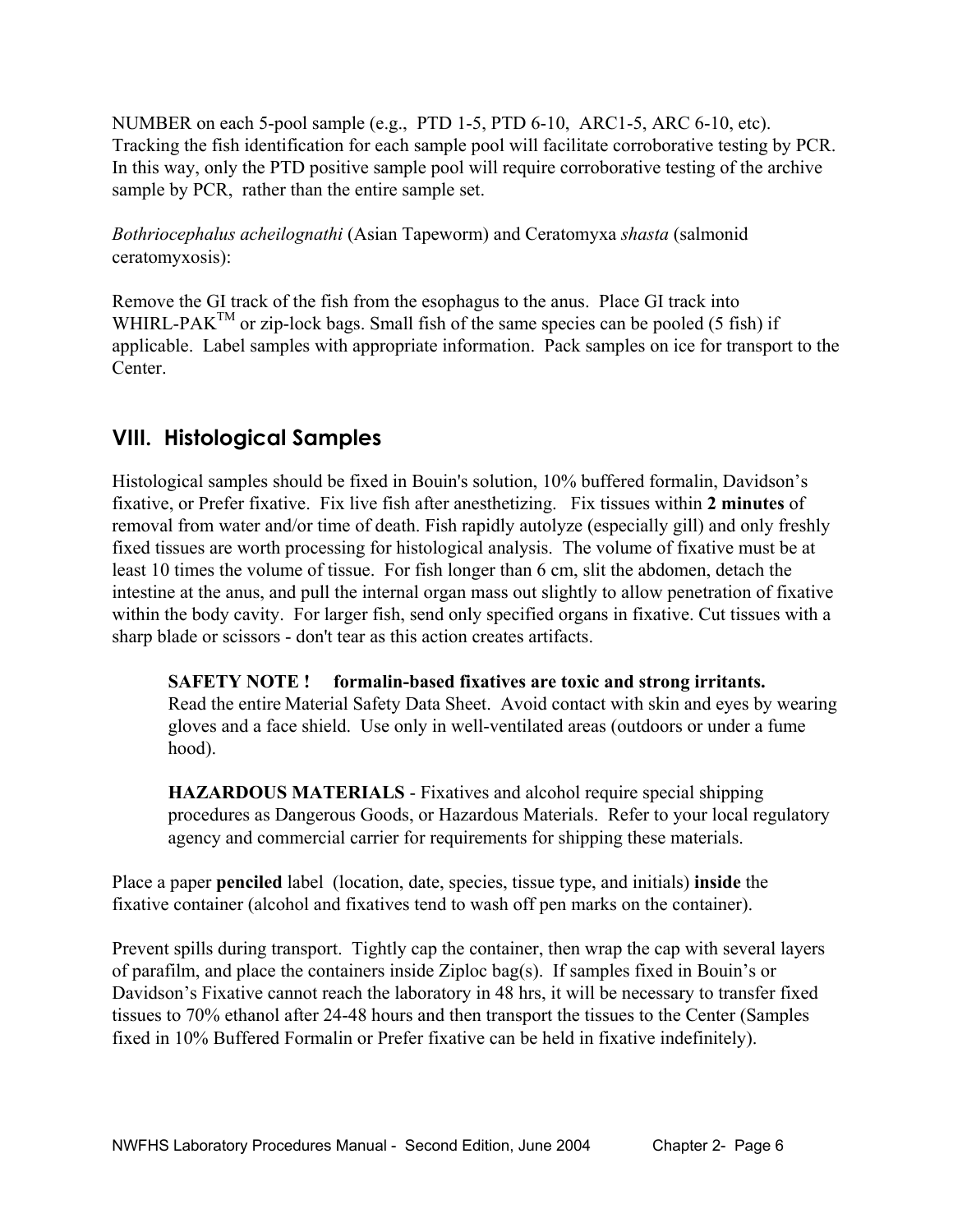## **IX. Non-lethal Collection of Tissue Samples**

Compliance with the Endangered Species Act (ESA) of 1973 requires special consideration regarding take of threatened or endangered (T&E) species if they occur in a proposed sampling site or watershed. All Centers and Partners in the Survey are responsible for obtaining appropriate collection permits, coordinating sample collection with Federal, State and local regulatory agencies, and fully complying with the regulatory statutes of the Endangered Species Act.

When lethal sampling of T&E species is prohibited, non-lethal sampling techniques should be considered. While non-lethal sampling methods are less sensitive than standard detection methods, they may provide limited fish health information when no other alternative exists. Refer to Chapter 14 -Non Lethal Methodology for Detection of Fish Pathogens for specific protocols for non-lethal sampling.

#### **Bacteriology**

#### Blood Samples

 Obtain blood via heart puncture or caudal vein or artery using a needle and syringe. Streak blood onto BHIA slant with sterile loop. Discharge appropriate amount of blood directly into the appropriate volume of PBS-T20 for ELISA. Heparinized blood may be used for delayed transport and processing.

#### Ovarian Fluid Samples

 If the fish is a sexually mature female, remove a small amount of ovarian fluid and inoculate a BHIA plate for bacterial growth. Also, the same sample can be placed into a centrifuge tube. Up to five (5) fish may be pooled into one sample. Keep samples cold for transport, but **do not freeze.** Following centrifugation and processing for virology, the Ovarian Fluid Pellet can be used to screen for *Renibacterium salmoninarum* by FAT.

#### Mucus Samples

 Pass a sterile swab along the lateral surface of the fish. Streak the sample onto a BHIA agar slant.

#### Vent Samples

Place a sterile swab or loop approximately  $\frac{1}{2}$  to 1 inch into the anal vent and remove. Streak the sample onto a BHIA agar slant**.** (Discard the swab or loop).

#### External Lesions

Pass a sterile swab along the surface of an external lesion. Streak the sample on selective media for the targeted bacteria. Plate serial dilutions of the inoculum to decrease the number of interfering bacteria and fungi that are likely to be present in this type of sample.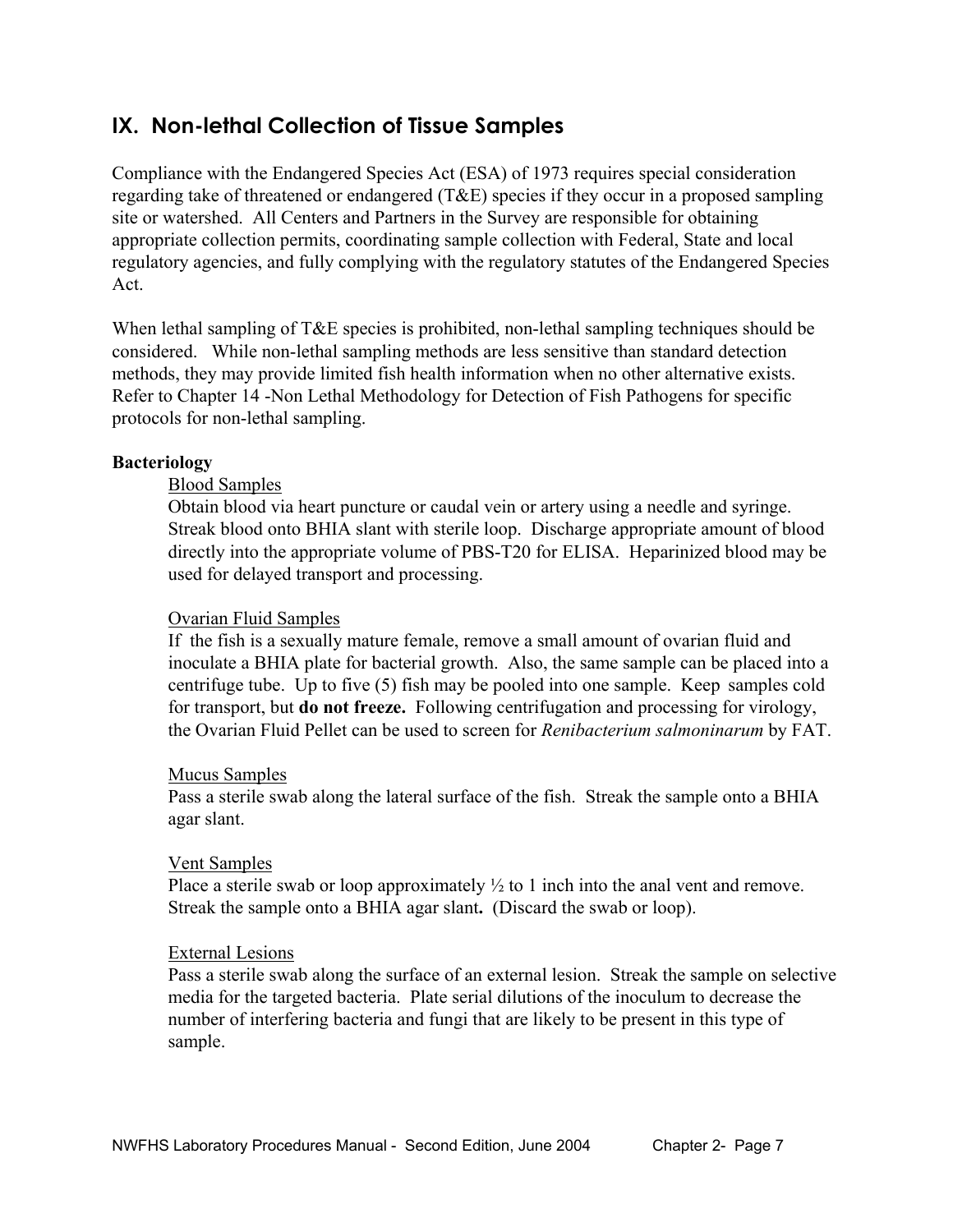#### **Virology**

#### Blood Samples

 Obtain blood via heart puncture or caudal vein or artery using a needle and syringe. Discharge appropriate amount of blood directly into the appropriate volume of antibiotic antimycotic incubation (anti-inc) solution. Keep samples cold for transport, but **do not freeze.** Follow normal processing protocol.

#### Ovarian Fluid Samples

 If the fish is a sexually mature female, remove a small amount of ovarian fluid and place into a centrifuge tube. Up to five (5) fish may be pooled into one sample. Keep samples cold for transport, but **do not freeze.** Follow normal processing protocol.

#### Mucus Samples

 Collect mucus by passing a blunt edge instrument along the lateral surface of the fish, head to tail. This is easily accomplished when the fish is removed from the water, holding the fish head to tail in a vertical position. Mucus is placed in a 15 (mL) or smaller graduated centrifuge tube with antibiotics used in viral sample processing. Keep the samples cold for transport to the Center, but **do not freeze.** In the lab, samples should be vortexed, and then a low dilution scheme  $(1:2, 1:5, 1:10)$  is set up using Hanks Balanced Salt Solution (HBSS). Samples are centrifuges at low speed, 2000-3000 rpm for ten to pellet cellular debris. Supernatant is inoculated into cell culture.

#### Fecal samples

 Feces are collected by aspiration with a syringe and small tubing catheter. Samples are placed into small collection tubes with antibiotics (may need to increase concentrations of antibiotics by 25-50% for fecal samples). Keep the samples cold for transport, but **do not freeze.** Follow processing as in mucus samples (may require higher dilutions to avoid toxicity to cell lines).

#### External Lesions

 Pass a sterile swab along the surface of an external lesion. Place the swab in anti-inc solution pressing, or rolling the swab against the interior of the tube to release the material into solution. Keep samples cold for transport, but **do not freeze.** Follow normal processing protocol.

#### **Parasites**

#### Blood Samples

 Obtain blood via heart puncture or caudal vein or artery using a needle and syringe. Discharge appropriate amount of blood directly into a slide and prepare a thin blood film (Chapter 4, page 11 ). Blood films are air dried, and fixed in absolute methanol for 10 minutes. Blood parasites can be viewed following staining with Diff- Quick or a Gram stain (Chapter 4, page 10).

#### Mucus Samples

Collect mucus by passing a blunt edge instrument along the lateral surface of the fish,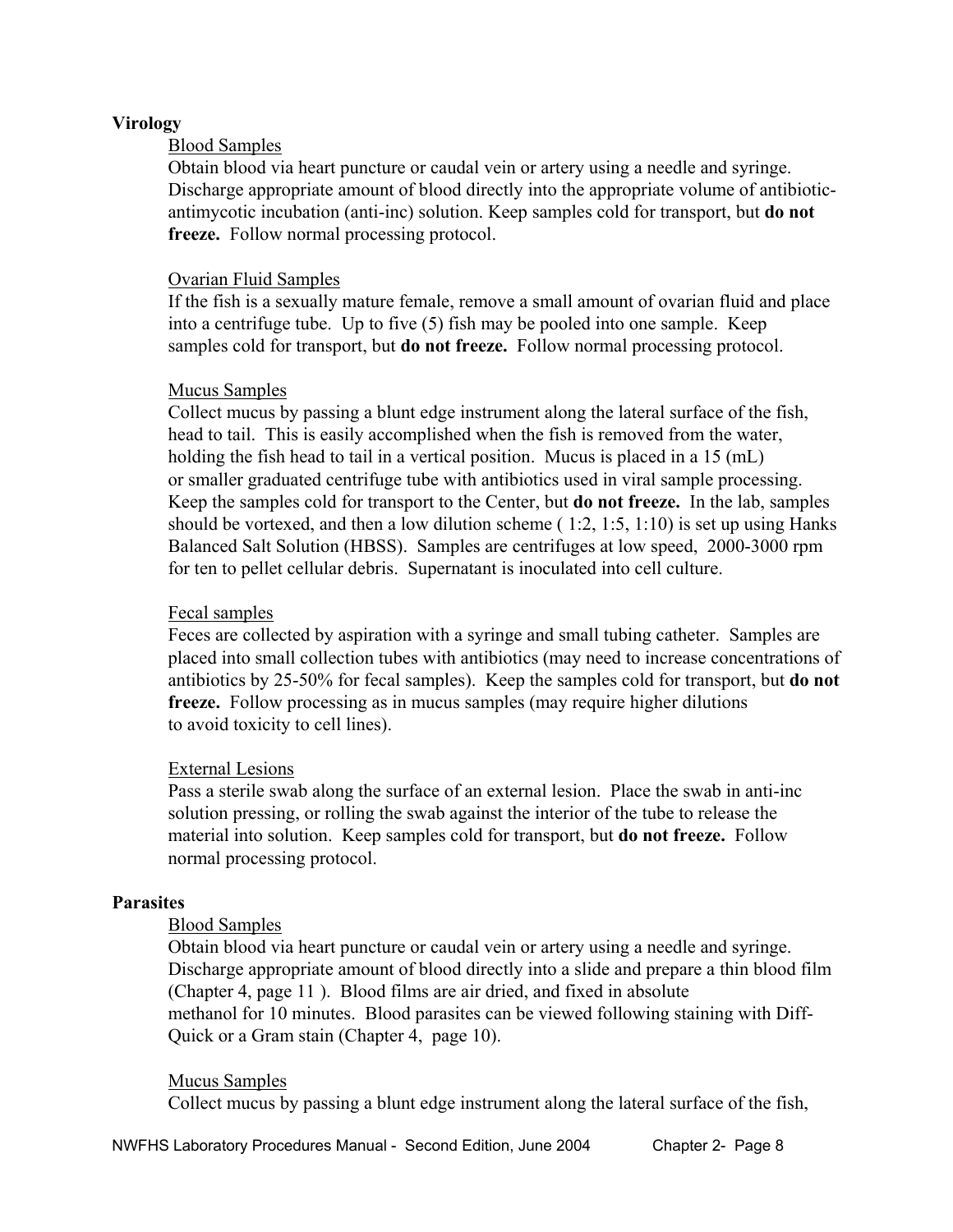head to tail. This is easily accomplished when the fish is removed from the water, holding the fish head to tail in a vertical position. Mucus is placed in a 15  $(mL)$ 

 or smaller graduated centrifuge tube. The tissue can be examined directly under microscopy for parasites or kept cold for transport and examined in the laboratory.

#### Fecal samples

 Feces are collected by aspiration with a syringe and small tubing catheter. Samples are placed into small collection tubes. The tissue can be examined directly under microscopy for parasites or kept cold for transport and examined in the laboratory.

#### External Lesions

 Pass a sterile swab along the surface of an external lesion. Place the swab in normal saline or PBS solution pressing, or rolling the swab against the interior of the tube to release the material into solution. The tissue can be examined directly under microscopy for parasites or kept cold for transport and examined in the laboratory.

#### Tissue Biopsy

 Gill filament can be removed from anesthetized fish with little injury to the fish. The tissue can be examined directly under microscopy for parasites, preserved for histology, or frozen for examination using other diagnostic methods. See Chapter 14 for more a detailed protocol for gill biopsy.

Water and sediments sampling for virus, bacteria and parasites is also discussed in Chapter 14 - Non-Lethal Methodology for Fish Pathogens.

## **X. Shipping Samples – See Appendix A for shipping addresses of Centers**

- A. Ship samples in small/medium (heavy duty) mailing cartons or plastic coolers lined with a plastic trash bag. Group the samples by type in separate Ziploc bags or racks that are labeled with the number of samples, location, species, and date. Position the samples upright and use packing material to hold samples in place.
- B. Place an adequate amount of ice (or artificial gel packs) around the insulating layer of packing material. Seal the outer trash bag to prevent leakage.
- C. Complete the NWFHS Submission Form (Appendix B) for each species and enclose in a waterproof plastic bag within the cooler.
- D. Close, seal and label the ice chest with laboratory address, be sure to include the Center contact's NAME AND PHONE NUMBER).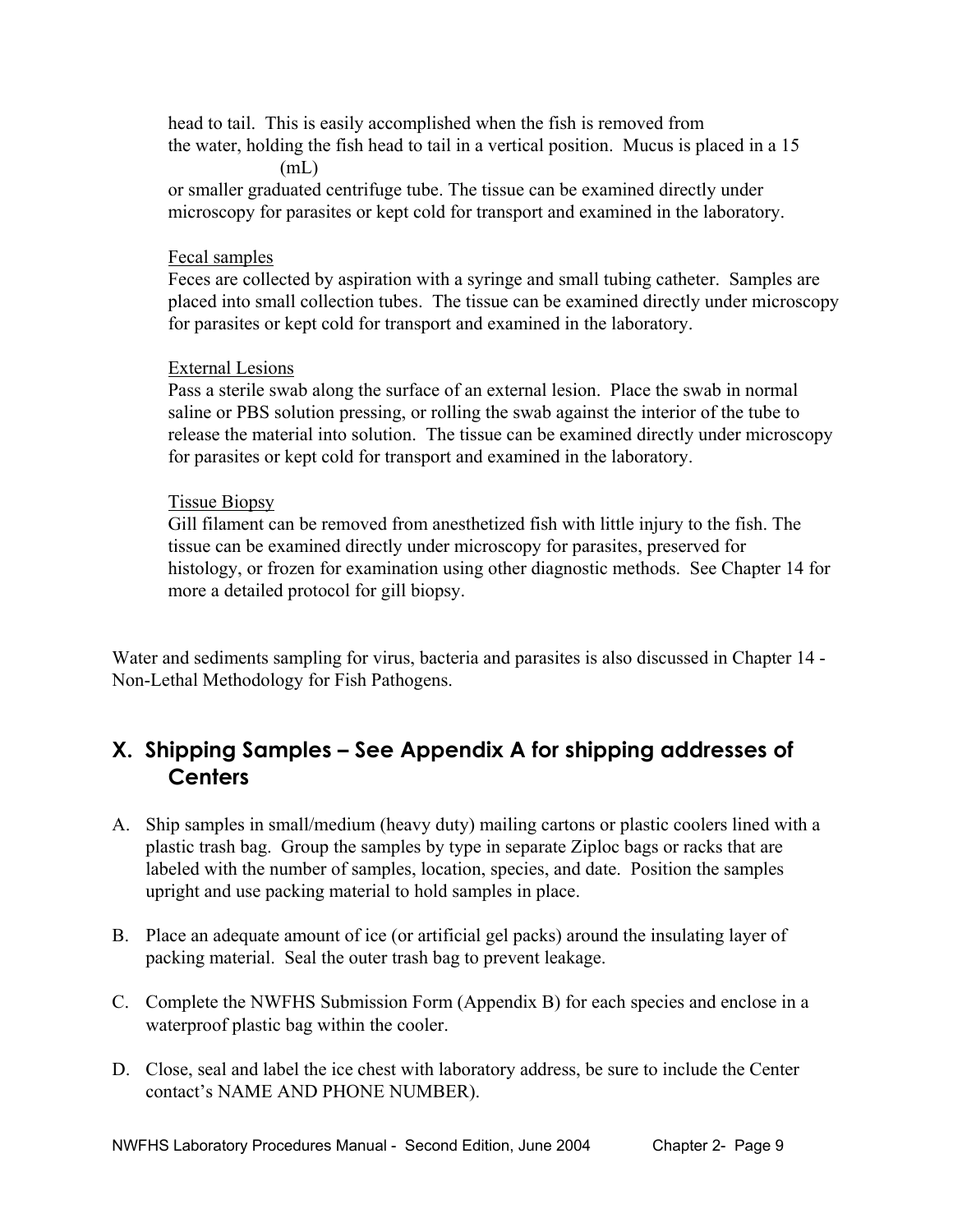E. Appropriate shipping labels should also be affixed to ensure proper handling during shipment and upon receipt of containers.

| "Live Fish – Do Not Freeze" | for live samples                       |
|-----------------------------|----------------------------------------|
| "Keep Frozen"               | for ELISA and/or Head tissue           |
|                             |                                        |
|                             | include both Bacteriology and Virology |
|                             | samples.                               |

 **NOTE**: Temperature indicator strips can be placed with the samples. These strips will change color if 20 $\degree$ C has been exceeding during shipment.

F. Transport within 24 hours via overnight U.S. mail or Federal Express.

 **NOTE:** Collectors should always include a Submission Form with samples to provide the collection information for the laboratory tracking and database entry. Samples submitted without this information may be refused or at least delayed for processing. When in doubt regarding collection and shipping instructions, consult the Center contact for the Survey.

Centers are prepared to provide all supplies needed for field sampling and training in sample collection. Transportation costs, personnel to assist with sampling and shipping costs may be provided if possible.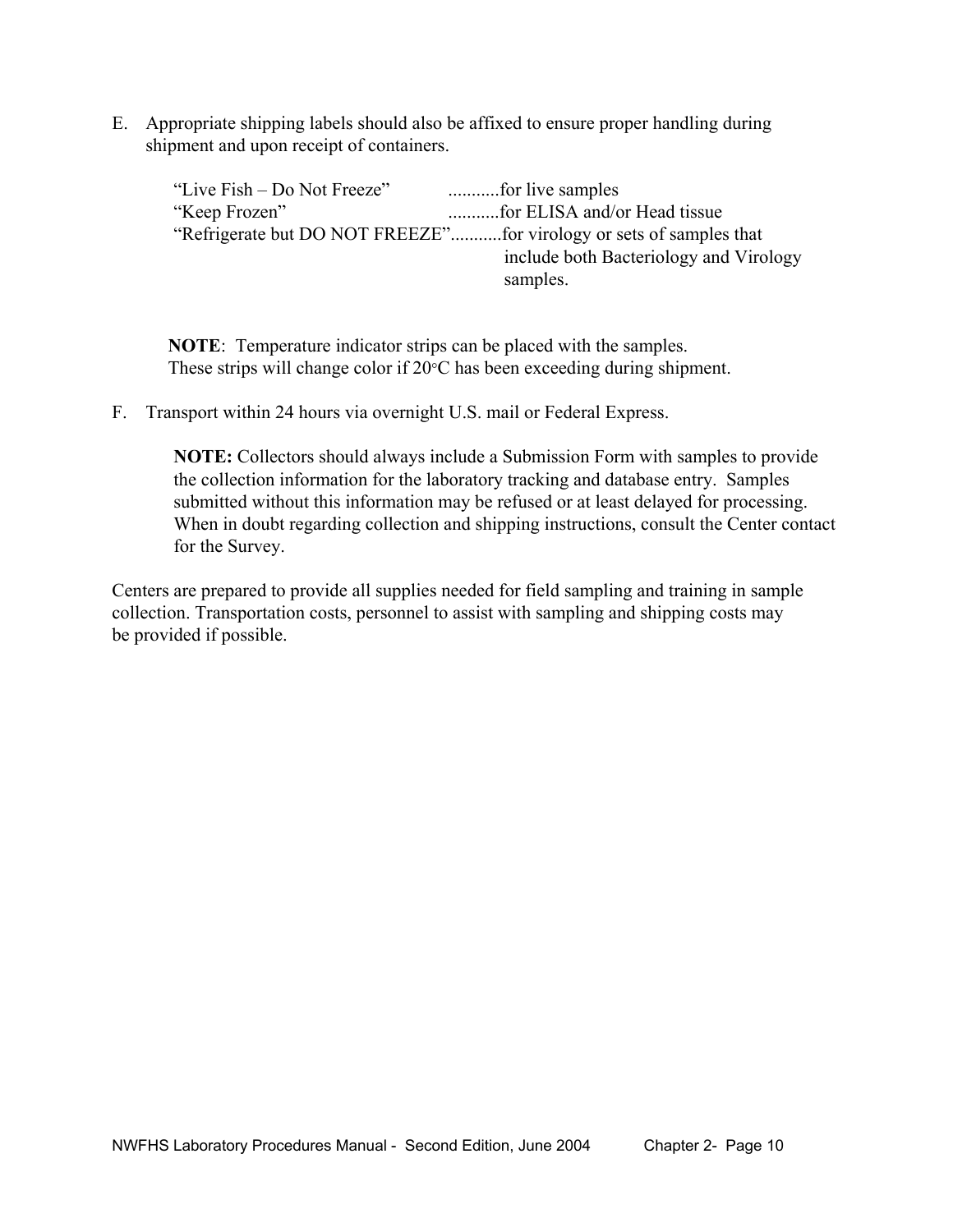## **XI. Bibliography**

AFS-FHS. 2004. Procedures for the detection and identification of certain finfish and shellfish pathogens. 6<sup>th</sup> edition. Fish Health Section, American Fisheries Society.

CA-NV FHC, 1997. Histological sampling of fish tissues. S.O.P., California-Nevada Fish Health Center. Anderson, CA. 2 pp.

Lasee, B.A., editor. 1995. Introduction to fish health management. 2<sup>nd</sup> edition. U.S. Fish and Wildlife Service, La Crosse Fish Health Center. Onalaska, WI. 139 pp.

Meyers, Theodore R., editor 1997. Fish pathology section laboratory manual, special publication No. 12, Alaska Department of Fish and Game.

Mitchell, A.J., and G.L. Hoffman. Submitting samples for fish disease diagnosis. U.S. Fish and Wildlife Service, Fish Farming Experimental Station, Stuttgart, AR. 15 pp.

Plumb, J.A., and P.R. Bowser. 1983. Microbial fish disease laboratory manual. Alabama Agricultural Experimental Station, Auburn University, AL. 95 pp.

Thoesen, J.C., (ed). 1994. Suggested procedures for the detection and identification of certain finfish and shellfish pathogens  $(4<sup>th</sup> Edition)$ . Fish Health Section. American Fisheries Society, Bethesda, MD.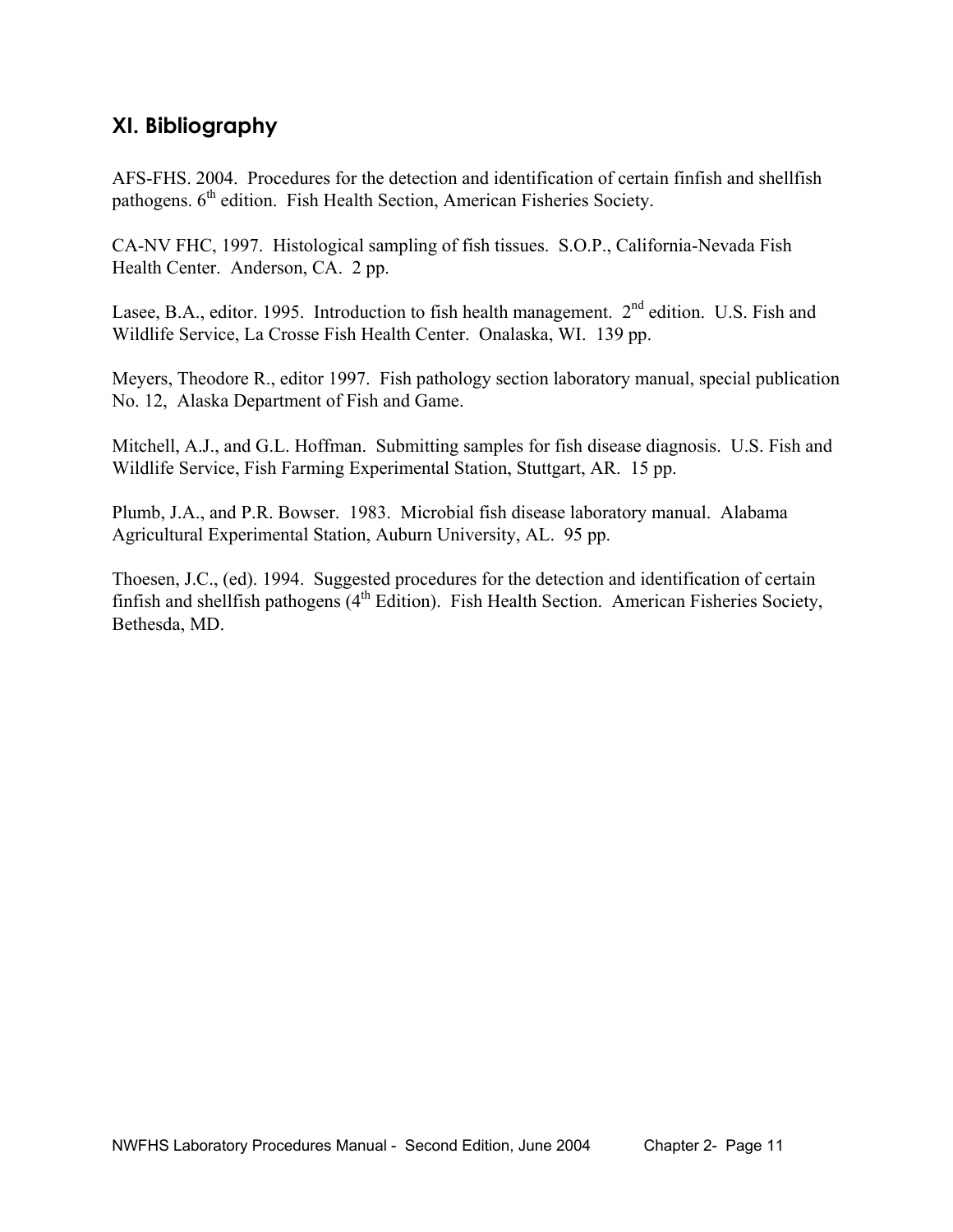## **Appendix 2.A - Shipping Addresses and Contacts for Fish Health Centers**

| <b>Bozeman Fish Health Center</b> | <b>Crystal Hudson</b> |  |  |  |
|-----------------------------------|-----------------------|--|--|--|
| 920 Technology Blvd, Suite G      | <b>Kenneth Peters</b> |  |  |  |
| Bozeman, MT 59718                 | 406-582-8656          |  |  |  |
|                                   | 406-587-3998 (fax)    |  |  |  |

| <b>California-Nevada Fish Health Center</b> | <b>Scott Foott</b>   |  |  |  |
|---------------------------------------------|----------------------|--|--|--|
| 24411 Coleman Hatchery Road                 | <b>Kimberly True</b> |  |  |  |
| Anderson, CA 96007                          | 530-365-4271         |  |  |  |
|                                             | $530.345.7150$ (fav) |  |  |  |

**Idaho Fish Health Center P.O. Box 272 Orofino, ID 83520 FOR SHIPPING: 4447 Ahsahka Ahsahka, ID 83520** 

**La Crosse Fish Health Center 555 Lester Avenue, Suite 100 Onalaska, WI 54650-8552** 

**530-365-7150 (fax)** 

**Kathy Clemens Laura Kessel 208-476-9500 208-476-9741(fax)** 

**Rick Nelson Becky Lasee** 

**608-783-8444 608-783-8450 (fax)** 

**Lamar Fish Health Center P.O. Box 155 Lamar, PA 16848** 

#### **FOR SHIPPING:**

**Hatchery Road Lamar, PA 16848**  **John Coll Patricia Barbash** 

**570-726-6611 570-726-7379 (fax)**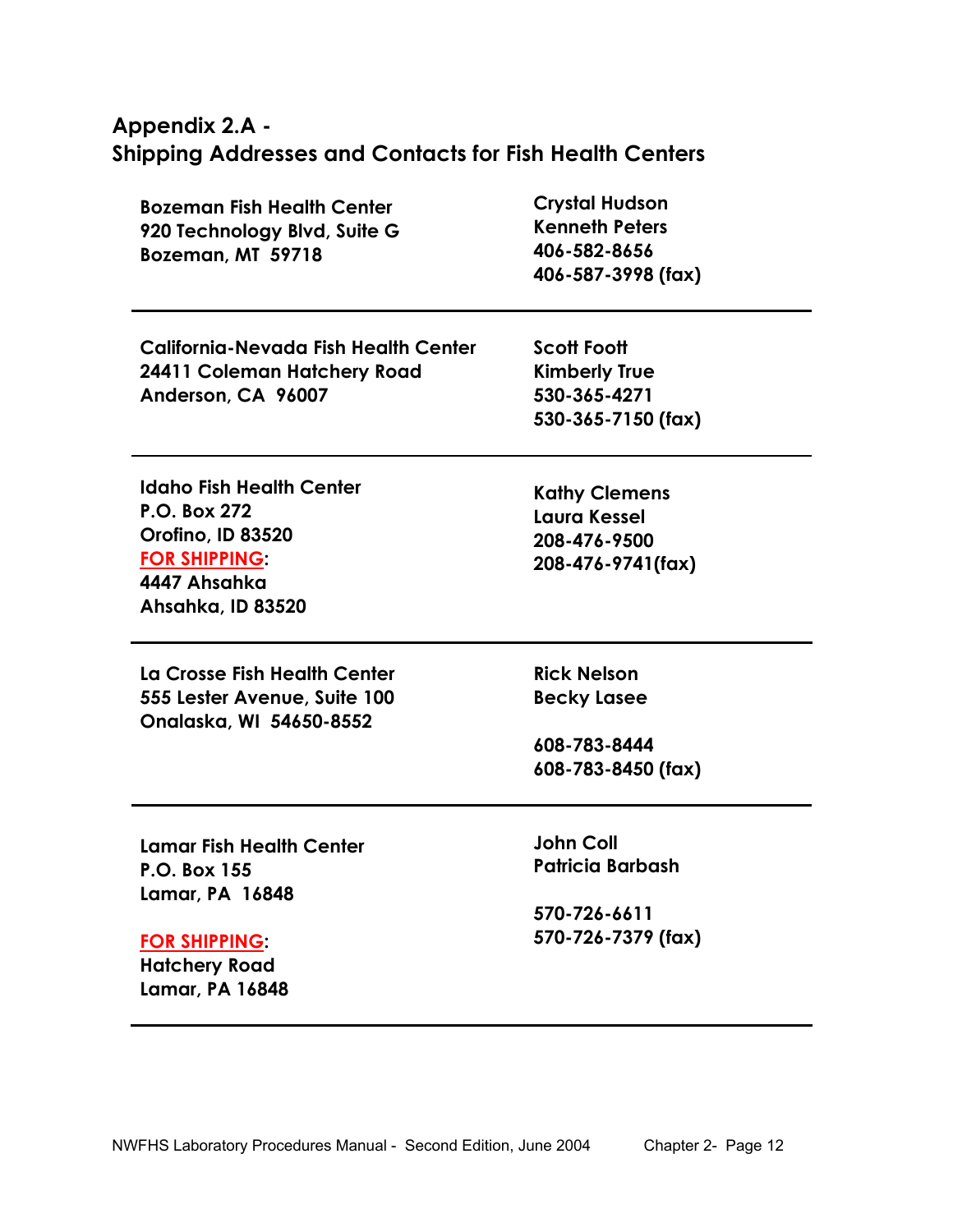| Lower Columbia Fish Health Center<br>61552 SR14<br>Underwood, WA 98651                                                                                                | <b>Susan Gutenberger</b><br>Ken Lujan<br>509-493-3156<br>509-493-2748 (fax) |  |  |  |  |  |
|-----------------------------------------------------------------------------------------------------------------------------------------------------------------------|-----------------------------------------------------------------------------|--|--|--|--|--|
| <b>Olympia Fish Health Center</b><br>3859 Martin Way E., Suite<br>Olympia, WA 98506                                                                                   | <b>Ray Brunson</b><br><b>Chris Patterson</b>                                |  |  |  |  |  |
|                                                                                                                                                                       | 360-753-9046<br>360-753-9403 (fax)                                          |  |  |  |  |  |
| <b>Pinetop Fish Health Center</b><br><b>P.O. Box 160</b><br>Pinetop, AZ 85935<br><b>FOR SHIPPING:</b><br>1684 East White Mountain Blvd., Suite 7<br>Pinetop, AZ 85935 | John C. Thoesen<br><b>Phil Hines</b><br>928-367-1902<br>928-367-1957 (fax)  |  |  |  |  |  |
| <b>Warm Springs Fish Health Center</b><br>5151 Spring Street<br>Warm Springs, GA 31830                                                                                | Norm P. Heil<br><b>Robert Bakal</b><br>706-655-3382<br><b>Ext.233</b>       |  |  |  |  |  |

**706-655-3389 (fax)**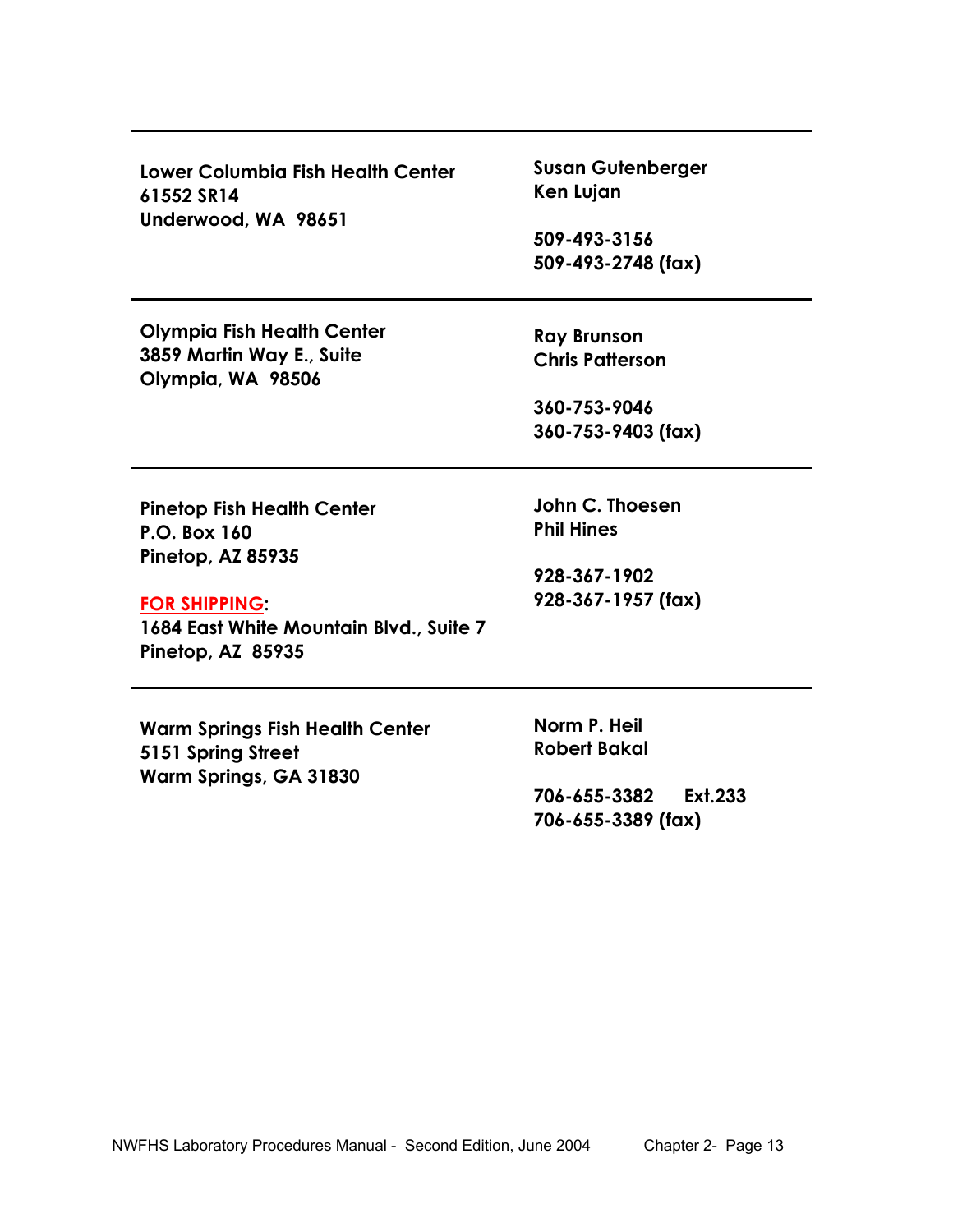## **Appendix 2.B - NWFHS Submission Form**



**National Wild Fish Health Survey Submission Form** 

| Submitter:                                        |                                        |       |  |                                 |                                               | <b>Collection Date:</b>              |                             | Lab Case No:                  |  |
|---------------------------------------------------|----------------------------------------|-------|--|---------------------------------|-----------------------------------------------|--------------------------------------|-----------------------------|-------------------------------|--|
| Phone No:                                         |                                        |       |  |                                 | <b>Collection Time:</b><br>(Completed by Lab) |                                      |                             |                               |  |
| Location:                                         |                                        |       |  | GIS Coordinates (Datum NAD 83): |                                               |                                      |                             |                               |  |
| County:                                           |                                        |       |  |                                 |                                               | Latitude: ____Deg____Min ___Sec      |                             |                               |  |
| State:                                            |                                        |       |  |                                 |                                               | Longitude: Deg Min Sec               |                             |                               |  |
|                                                   | Site Description - Name of Water Body: |       |  |                                 |                                               |                                      |                             |                               |  |
| Capture Method / Procedure:                       |                                        |       |  |                                 |                                               | Sample Type: $\Box$ Random (routine) |                             |                               |  |
|                                                   |                                        |       |  |                                 |                                               |                                      |                             | $\Box$ Selective (diagnostic) |  |
| Remarks:                                          |                                        |       |  |                                 |                                               |                                      | Submitter Signature & Date: |                               |  |
| Species                                           | No. FISH                               |       |  | Sample Type                     |                                               |                                      |                             | Comments                      |  |
|                                                   |                                        | Whole |  | Tissue(s)                       |                                               | Other                                |                             |                               |  |
|                                                   |                                        |       |  |                                 |                                               |                                      |                             |                               |  |
|                                                   |                                        |       |  |                                 |                                               |                                      |                             |                               |  |
|                                                   |                                        |       |  |                                 |                                               |                                      |                             |                               |  |
|                                                   |                                        |       |  |                                 |                                               |                                      |                             |                               |  |
|                                                   |                                        |       |  |                                 |                                               |                                      |                             |                               |  |
| Comments:                                         |                                        |       |  |                                 |                                               |                                      |                             |                               |  |
|                                                   |                                        |       |  | <b>Lab Use Only</b>             |                                               |                                      |                             |                               |  |
| Case Number / Laboratory ID:                      |                                        |       |  |                                 |                                               | Date Received:                       |                             | Time:                         |  |
| Remarks:                                          |                                        |       |  | Received By:                    |                                               |                                      |                             |                               |  |
| Case Coordinator/inspector/pathologist Signature: |                                        |       |  | Date Finished:                  |                                               |                                      |                             |                               |  |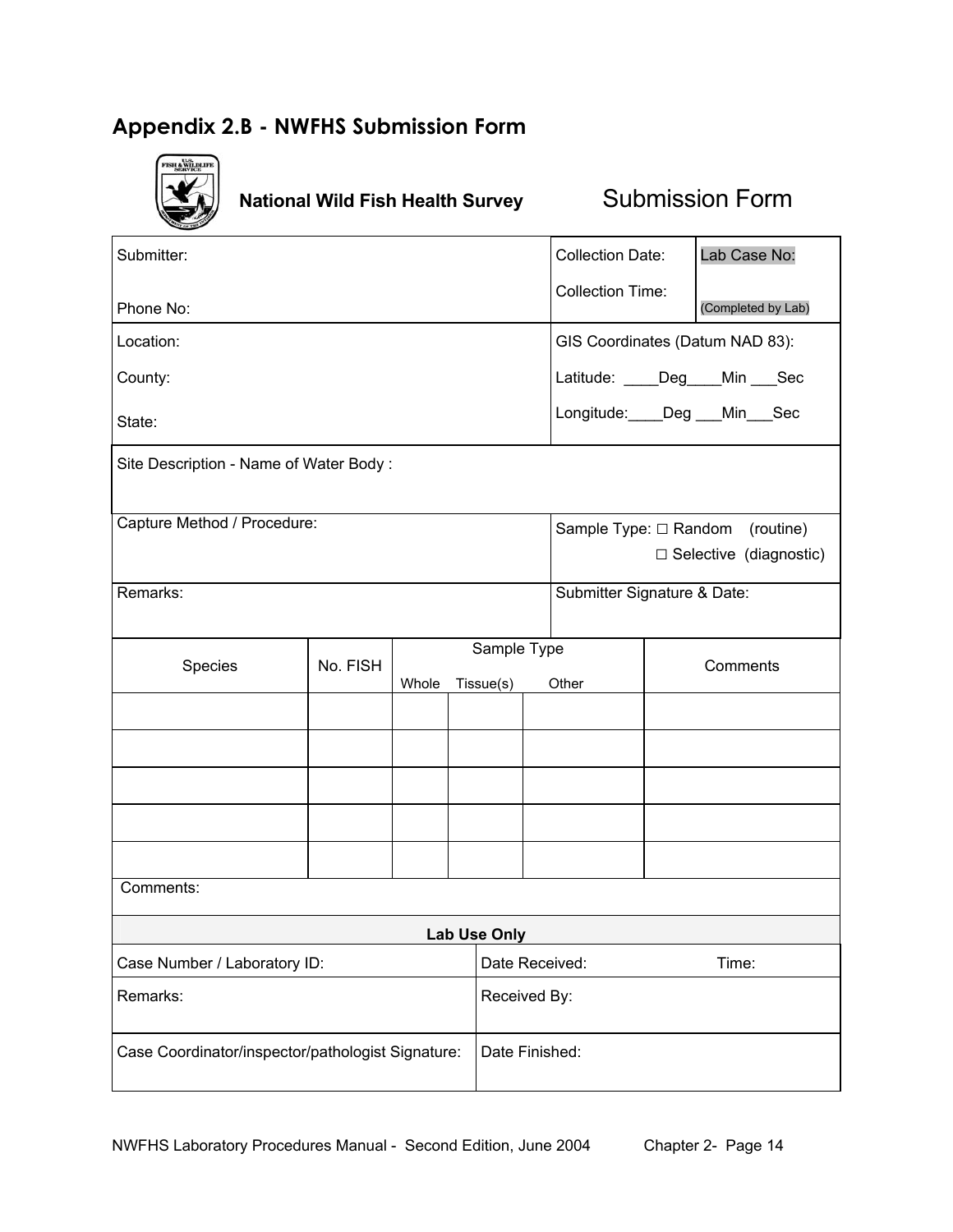# Species and Sample Information

| <b>SPECIES:</b>            | No. FISH | No. Samples | Pool Size | Sample ID Numbers |
|----------------------------|----------|-------------|-----------|-------------------|
| Viral Tissue:              |          |             |           |                   |
| <b>Bact Cultures:</b>      |          |             |           |                   |
| R.sal Tissues (KD):        |          |             |           |                   |
| Parasite Tissues:<br>Type: |          |             |           |                   |
| Type:                      |          |             |           |                   |
| Comments:                  |          |             |           |                   |

| <b>SPECIES:</b>            | No. FISH | No. Samples | Pool Size | Sample ID Numbers |
|----------------------------|----------|-------------|-----------|-------------------|
| Viral Tissue:              |          |             |           |                   |
| <b>Bacti Cultures:</b>     |          |             |           |                   |
| R.sal Tissues (KD):        |          |             |           |                   |
| Parasite Tissues:<br>Type: |          |             |           |                   |
| Type:                      |          |             |           |                   |
| Comments:                  |          |             |           |                   |

| <b>SPECIES:</b>        | No. FISH | No. Samples | Pool Size | Sample ID Numbers |
|------------------------|----------|-------------|-----------|-------------------|
|                        |          |             |           |                   |
| Viral Tissue:          |          |             |           |                   |
| <b>Bacti Cultures:</b> |          |             |           |                   |
| R.sal Tissues (KD):    |          |             |           |                   |
| Parasite Tissues:      |          |             |           |                   |
| Type:                  |          |             |           |                   |
| Type:                  |          |             |           |                   |
| Comments:              |          |             |           |                   |